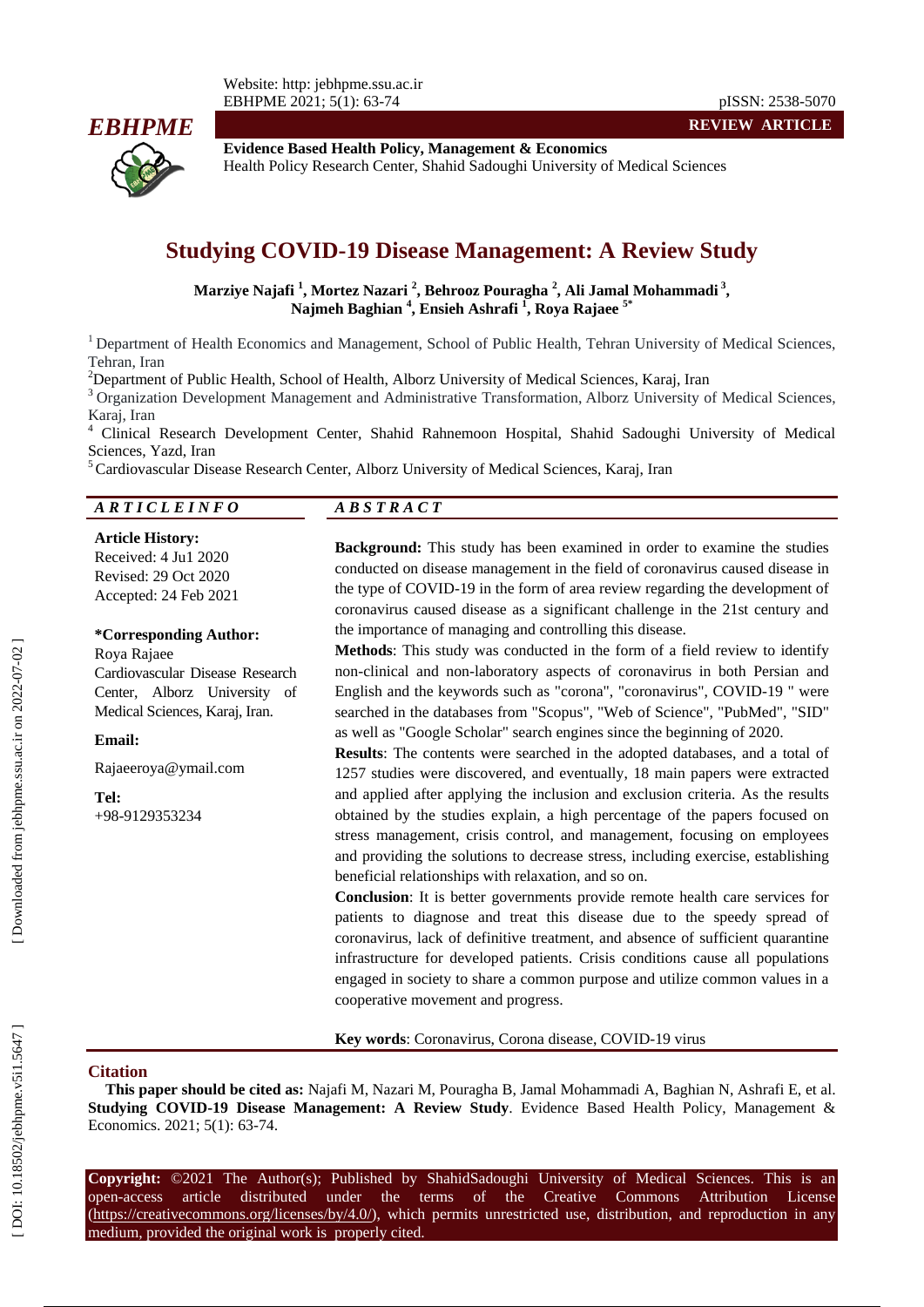## **Introduction**

**Tistoriography** and studying the progress **H**istoriography and studying the progress<br>
trend of science and technology obviously indicate the fact that the research has constantly been developed under the bitter human experiences in significant crises and crises as threatening factors with all their harms and bitterness, willingly or unwillingly, have constantly been considered as the most significant factors to transform, grow, and develop the science and technology paths (1). Despite all made advancements, human beings still should conduct many studies in various newfound scientific fields. The Corona crisis in this short period of its emergence, while affects the human thoughts and beliefs directly, has been able to show its potential to provide new developments in the science, technology, economics, politics, culture fields, and other aspects of human life and force the thinkers to rethink and make necessary to present a transforming redefinition of the current structures of societies in the early years of the third millennium (2) .

Research originally analyzed the causes of the disease, but there has been an increase in papers related to prevention and control of the disease by passing the time. So far, research has determined that the virus is originated in the Wuhan Seafood Market, but no specific species of animals have been confirmed. Symptoms that were reported in patients include fever, cough, fatigue, pneumonia, headache, diarrhea, hemoptysis, and dyspnea/shortness of breath and preventive measures such as masks, observing the hand hygiene measures, avoiding the public contact, diagnosing the cases, contact tracing and quarantine have been discussed as methods to reduce the spread of the disease, and no specific antiviral treatment has been proven up to now; hence, infected people rely originally on symptomatic treatment and supportive care (3). Some measures should be taken to follow up patients after discharge from the hospital in addition to treating patients suffering from corona disease during hospitalization, for example, to contact the medical centers accountable to follow

up patients suffering from corona disease after discharge from the hospital; to provide the patient's medical records and files, and to send information and statistics associated with discharges to upstream committees and centers (4) .

This disease's mortality rate is 2 % despite its highly contagious value, which is lower than many infectious diseases such as the flu. The virus is as contagious as the SARS virus. As the studies conducted by the Chinese explain, each patient suffering from corona disease can infect an average of 2.2 persons. Each patient suffering from SARS could also infect an average of 3 persons (3). As stated, this disease causes a lot of difficulty for the health system and hospitals because of its contagious nature and unknown techniques to treat it. Hence, this review paper was conducted to collect non -clinical (laboratory) and managerial studies in the field of corona disease in Iran and other countries and collect experiences in this respect and provide a model in this regard and apply techniques that help to reduce the difficulties of this disease in the field of treatment and health. Notwithstanding all conditions that were not realized to collect the data, this paper has been written in the form of a field review paper to better influence and provide experiences and solutions.

## **Materials and Methods**

We conducted this study in the form of a field review. This method provides an image related to the current situation of research in the field under study. There is one common reason to conduct field reviews that is to identify gaps in research. Unlike a systematic review, a field review is not proper for evaluating the quality of texts, analyzing them, or increasing the findings' potential and generalizability. These kinds of research are suitable when no review has been completed before, and different searches have been applied for the studies. The five proposed steps to conduct these studies include: 1) recognizing the research question; 2) recognizing the related studies; 3) selecting the studies; 4)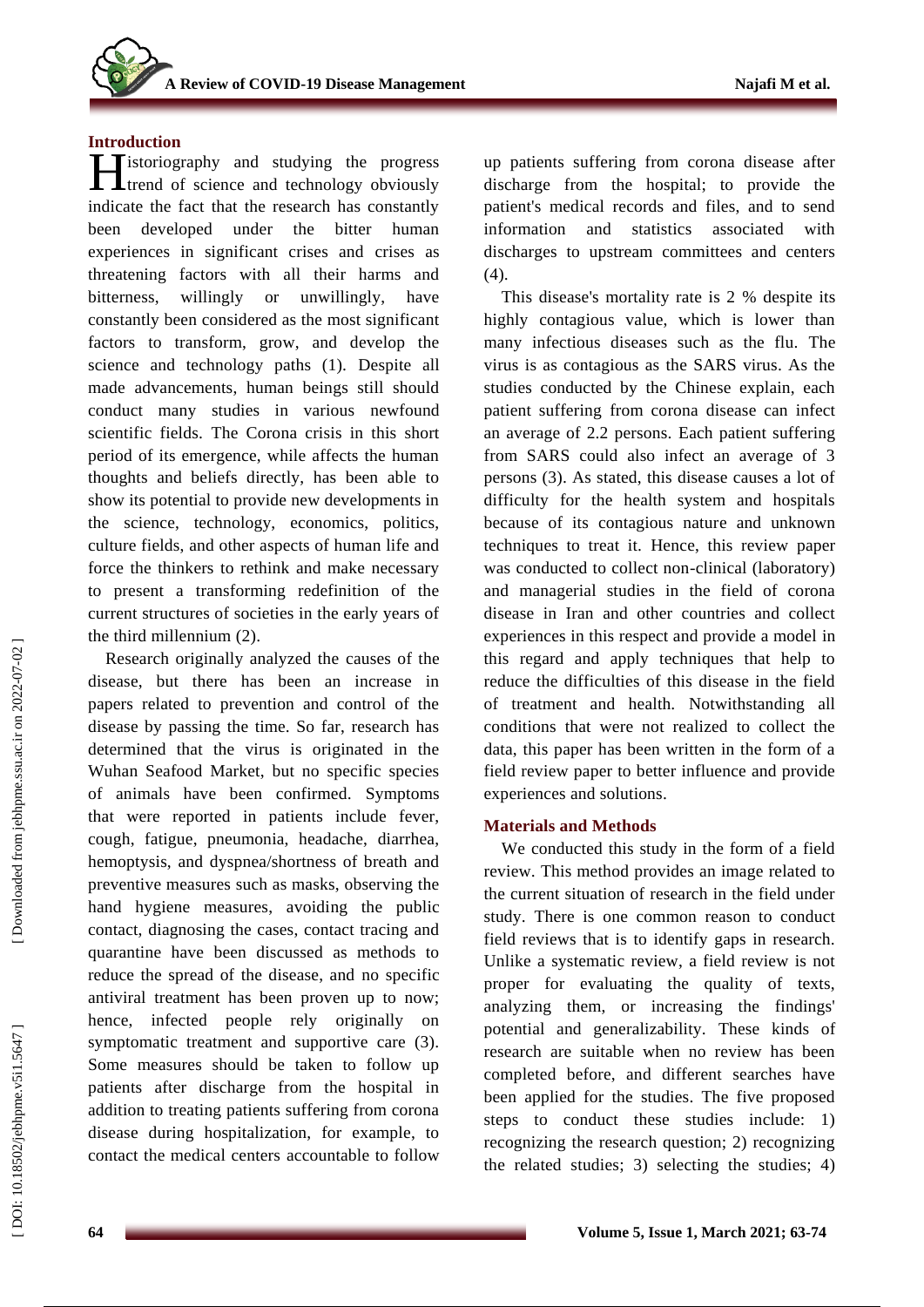

data tabulation 5) summary and reporting (5) Studies conducted from the beginning of 2020 until now, means studies from 01/01/2020 to 10/05/2020 were searched in both Persian and English, and the keywords "Coronavirus", COVID -19 were also searched in the databases "Scopus" and "Web of Science", "PubMed", "SID", "Iran medex", "Iran doc" and also in two search engines, "Google scholar" .

Pubmed database search strategy (for example) :

((Covid -19\*[Title/Abstract] OR Coronaviruses [Title/Abstract]) AND ("Disease management\* "[Title/Abstract] OR " Management policies\*" [Title/Abstract]))

The titles, abstracts, and keywords were first analyzed to choose the used documents in terms of thematic connection. The articles that can be practiced in this paper were then extracted by applying the inclusion and exclusion criteria as follows. Inclusion criteria covered all papers associated with the field of coronavirus that were prepared for non -clinical and non -laboratory goals since the beginning of 2020 in the form of the review or non -review experiences, and

exclusion criteria included papers unrelated to the field of corona disease , papers related to the clinical and laboratory aspects of coronavirus and repetitive papers, papers with incomplete text, and the summary that did not contain new material to present in this paper. Also, the papers that have been covered in the review papers, and the review paper has been selected as one of the papers have not been mentioned in the list of papers. The results were then tabulated, summarized, and reported.

In the initial search, approximately 12,000 papers associated with Corona were discovered in all fields, including treatment, management, finance, and so on. Then, 1257 studies remained by examining the titles, abstracts, and keywords. The text of 18 related and required studies of this paper was ultimately used by applying inclusion and exclusion criteria and deleting papers unrelated to Coronavirus's non -clinical and non laboratory field deleting duplicate papers and papers with incomplete text. In fact, the results of 12 studies were practiced to evaluate the studies conducted by applying the limitations imposed in this study.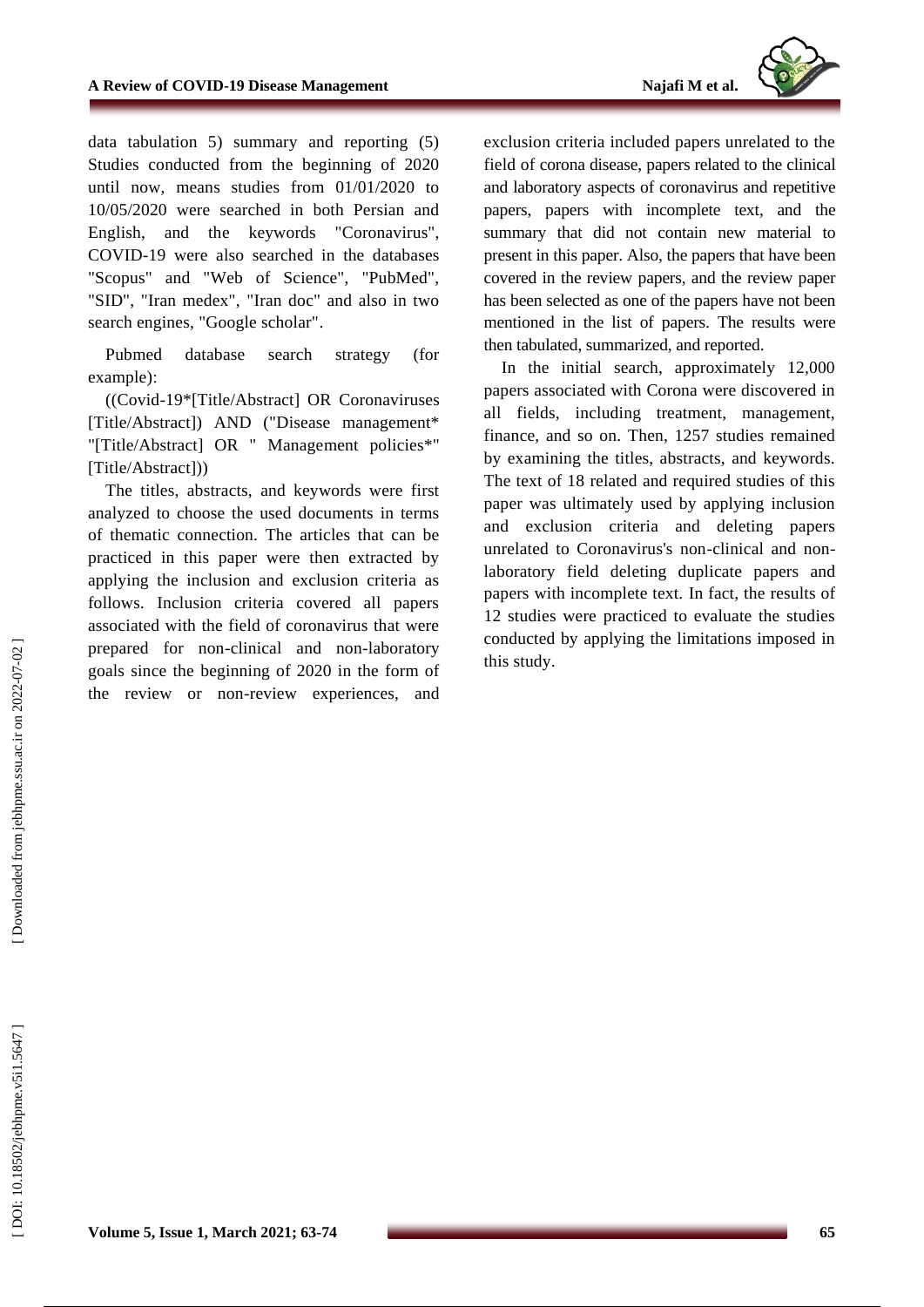### **A Review of COVID -19 Disease Management**



**Figure 1.** The Process of Selecting Documents

#### **Results**

Around 12,000 papers were recognized in an initial search. Ultimately, 12 studies were used to examine the studies with restrictions applied in this study by studying the titles, abstracts, and applying inclusion and exclusion criteria and deleting papers unrelated to the non -clinical and non -laboratory field of coronavirus, and removing repetitive papers and papers with incomplete text. After finalizing the papers and studying them fully, the contents obtained by the results were summarized, and the author criticized the contents in necessary cases and mentioned in the study.

Different review studies have always been conducted in various fields in the world, particularly in developed countries. Since Corona is a newfound disease, many review studies have not been conducted in this field after passing more than four months since its outbreak. However, we explain the results of studies conducted in this respect in the following part. Studies conducted by Tavakoli et al. (4) in 2019 prove that the new coronavirus epidemic is more extensive in humans than earlier coronaviruses, which indicates that this virus is remarkably spread. Consequently, this study's results can be explained that the first recommended solutions to prevent the incident of Corona disease are quarantine, staying at home, not attending in the community, and crowded places except in emergency times.

A study conducted by Weys (6) with the subject "Assessing the psychometric properties of the short form of a fear scale of coronavirus" explains that the short form of a fear scale of coronavirus can be employed as a proper measurement instrument in research about fear of new diseases such as the coronavirus. The results of this study have not been very consistent with the objective of the study, but it is recommended that studies are expanded in this respect according to the importance of the issue of fear of Corona disease among the people and researchers can utilize the instruments discussed in this study .

Since the consequences caused by fear of the disease are not similar to the consequences of the disease, but can cause many significant problems,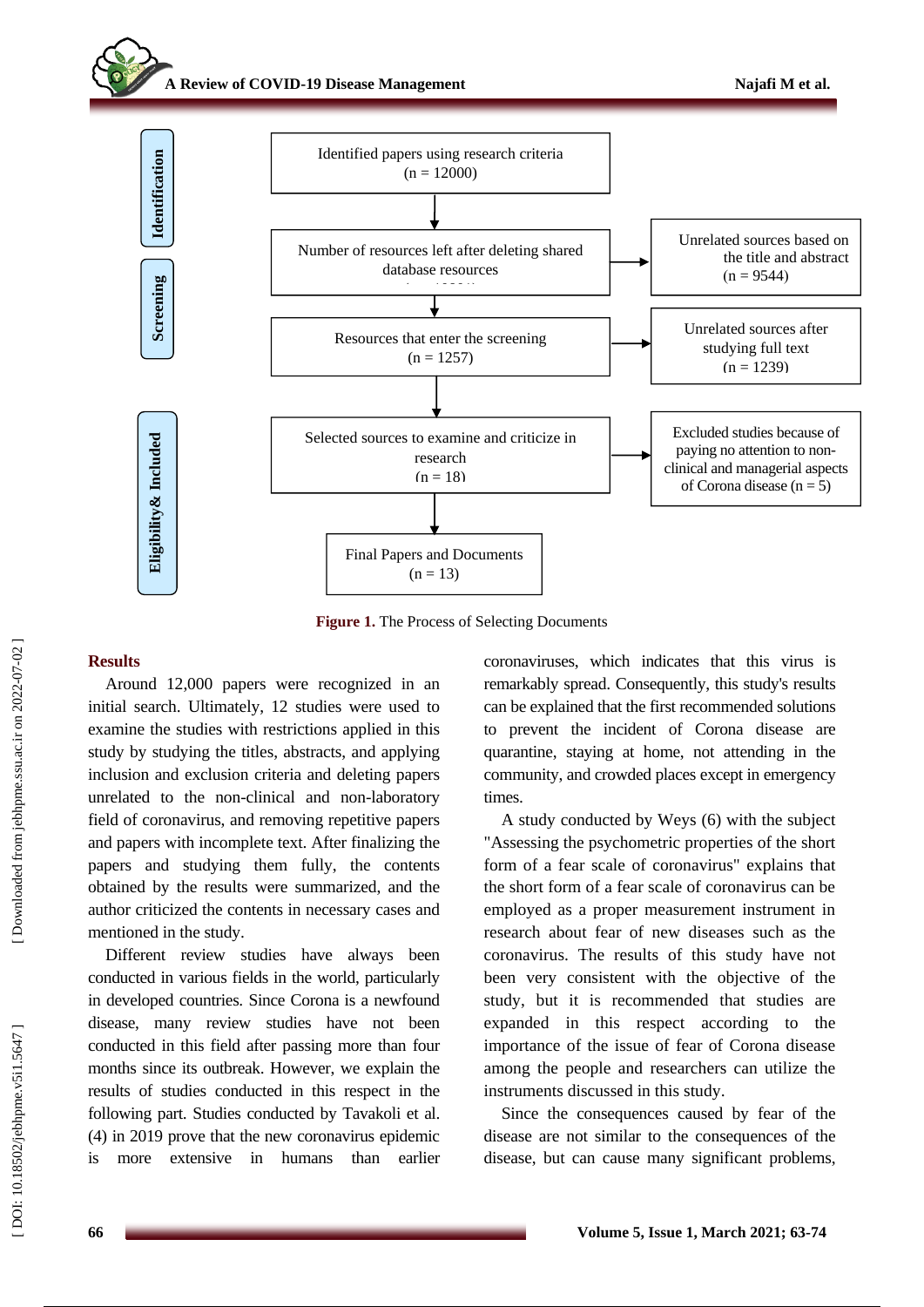

and this feature of fear can unquestionably influence the spirit of healthy and sick people.

A study conducted by Cheraghi (7) in 2020 with the subject of the destruction of corona infectious wastes confirms that there are several methods to manage infectious wastes that there are various approaches to them in Iran . Wastes caused by corona sections of hospitals and medical centers, like all infectious wastes, should be converted into safe wastes. So that if this is not realized, it will drive to the spread of the disease from medical centers to the community.

According to the study conducted by Farnoush (8), there are significant methods and points to cope with this disease including the epidemiological and etiological properties of the new coronavirus 2020 - 2019, not creating stress and anxiety among people, as well as advising and educating people to observe all the health principles, inducing and maintaining peace.

Society can be resistant to disease by coping with stress. There are several measures to protect yourself and reduce stress, including avoiding watching, hearing, or reading repetitive news of corona disease through social media. It will be stressful to hear the repeated news about the spread of this disease in Iran and the world and raises fears and worries. While we are in -home quarantine, it is doubly significant to take care of your body with stress control. Relaxation techniques, deep conscious breathing, stretching exercises such as yoga are extremely advised, and complete information can be achieved about each of them by searching in browsers like Google.

According to studies (9,10), the symptoms of this virus in people suffering from chronic diseases such as cardiovascular disease, diabetes, cancer, hypertension, and chronic respiratory diseases are more critical. The risk of the virus is increased by increasing the age, and there is no definitive cure for this disease. Currently, the only way to control coronavirus 19 is to observe personal hygiene, increase body immunity, and avoid crowding in congested places.

According to a study conducted by Ali Maher et al. (11) as the review paper in the field of COVID -

19, disease management entitled: Reengineering the health care system in Iran stated that electronic health systems are especially significant in recording and tracking cases with corona disease that Iran has had the inevitable activities in this field .

In his study entitled A New Decade with Corona in 2020, Perlman Stanley declared that COVID -19 was spread quickly throughout China during the first 2 months of the current outbreak and caused different rates of disease. Patients referred frequently without fever, and many had no unusual radiological findings. First, stress and individual emotions should be controlled to control and manage the disease in the first stage (12). Although clinical trials and laboratory experiences have caused this study's results, they assist to state facts and experiences related to the objective of our study. Accordingly, since the disease can emerge without common symptoms, the first solution is in -home quarantine and preventing the crowded gathering.

Shen stated in his study on the cases with the SARS -CoV -2 virus in Wuhan, China that the virus can spread quickly in homeless shelters. Speedy interventions, including testing and isolation, are required to distinguish cases and minimize transmission. The CDC recommends that homeless service providers apply proper infection control methods (13) Wei -jie stated in his study on the coronavirus properties in China in 2020, that all populations are susceptible to develop into COVID - 19 infection, old age and elderly are highly significant risk factors. The diagnosis rate can be improved significantly by increasing the number of tests, except in people with pneumonia. In fact, proper management and the right implementation of health protocols are among the significant causes of disease control in any country and place. There should also be close monitoring of the performance and treatment process (14).

Buonsenso (15) concluded in his study on acute coronavirus infection in 2020 that healthy nutrition and balance in diet, regular exercise, and stress management in each individual are considered the key causes of saving lives hao Y (16), in a study on the genetic sequence of COVID -19 in China in 2020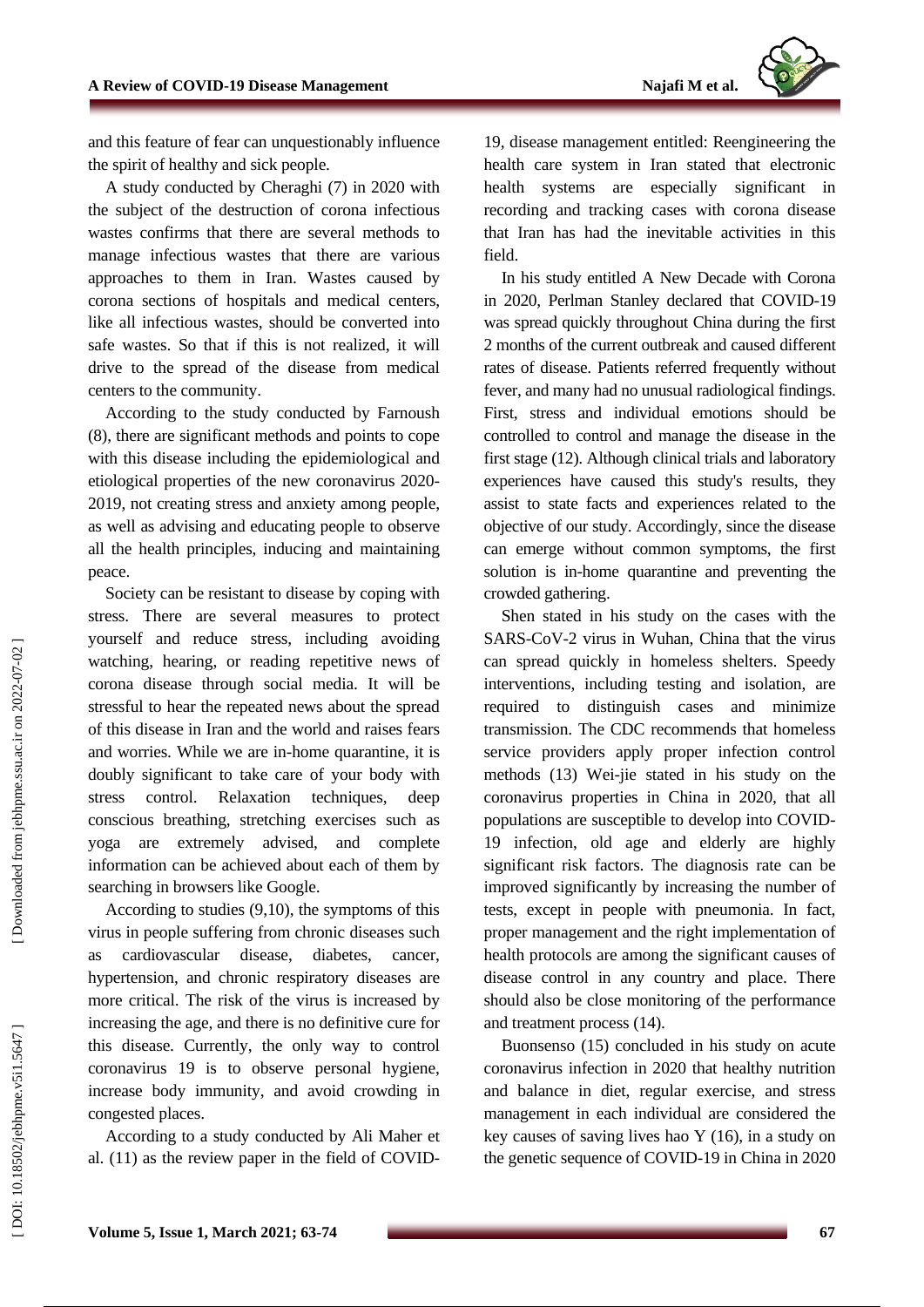

has declared that the world is endangered to a unique epidemic in the form of coronavirus 2019 (COVID -19) that has destroyed all aspects of life, particularly health systems. Radiology and diagnostic departments are also at the forefront of the struggle against corona disease and should be considered significantly.

Xu K et al. (17) concluded in their 2020 study on coronavirus disease management that anxiety and fear were common in patients with COVID -19. It is required to follow -up after discharge. Crisis management is the key factor to success in this field.

| <b>Row</b> | <b>Title</b>                                                                                                                       | <b>Author</b>                      | Year<br>оf<br>public<br>ation | <b>Research</b><br>environ<br>ment |                   | study Aspects of<br>method the study                                                                                            | <b>Findings</b>                                                                                                                                                                                                                                                                                                                                                                                                                         |
|------------|------------------------------------------------------------------------------------------------------------------------------------|------------------------------------|-------------------------------|------------------------------------|-------------------|---------------------------------------------------------------------------------------------------------------------------------|-----------------------------------------------------------------------------------------------------------------------------------------------------------------------------------------------------------------------------------------------------------------------------------------------------------------------------------------------------------------------------------------------------------------------------------------|
| 1          | <b>New</b><br>Coronavirus, a<br>newfound<br>infectious<br>disease in the<br>21st century                                           | Tava<br>koli<br>and et<br>al $(4)$ | 201<br>9                      |                                    | Revie<br>W        | General<br>awarene<br>ss of the<br>coronavi<br>rus                                                                              | This virus's mortality rate in the elderly and<br>people suffering from underlying diseases is<br>considerably higher than healthy people. The<br>high-risk groups for this disease include<br>cardiovascular patients, diabetics, patients<br>suffering from chronic respiratory diseases,<br>and hypertension, respectively. The mortality<br>rate in healthy people has been estimated to be<br>less than one percent.               |
| 2          | Evaluating the<br>psychometric<br>properties of<br>the short-form<br>fear scale of<br>developing<br>into<br>coronavirus<br>disease | Saeed<br>Weys<br>i(5)              | 202<br>$\overline{0}$         | People<br>all<br>around<br>Iran    | Quanti<br>tative  | Fear of<br>developi<br>ng into<br>corona<br>disease                                                                             | The model's fit characteristics showed that the<br>proper research data fit with the factor<br>structure of the fear scale to develop into<br>Coronavirus. The correlation coefficient of<br>convergence validity of the scale with future<br>anxiety was 0.59. With the death phobia scale,<br>the correlation coefficient was 0.58, and the<br>significant level was 0.01, which indicates the<br>convergence validity of this scale. |
| 3          | The most<br>appropriate<br>method of<br>disposal of<br>infectious<br>wastes to<br>optimally<br>manage<br>corona<br>wastes          | Chera<br>ghi<br>(7)                | 202<br>$\overline{0}$         | Iran                               | Qualita<br>tively | The<br>most<br>proper<br>method<br>of<br>disposal<br>of<br>infectiou<br>s wastes<br>to<br>manage<br>optimall<br>y the<br>corona | There are<br>several methods<br>to<br>manage<br>infectious wastes, and there are different<br>perspectives on them in Iran. According to the<br>environmental health expert's perspective, the<br>priorities in<br>important<br>sterilizing<br>most<br>infectious wastes are maintaining public<br>health and non-transmission of pollution to the<br>environment.                                                                      |
| 4          | Identifying<br>modern<br>coronavirus-<br>2019 and<br>COVID-19<br>based on an<br>available<br>evidence-                             | Mr.<br>Farno<br>osh<br>(8)         | 202<br>$\Omega$               | Iran                               | Revie<br>W        | wastes<br>Corona<br>identific<br>ation                                                                                          | Studies conducted by Wang et al. showed that<br>the mortality rate is $1.10\%$ . According to<br>Huang et al., this rate was 24 %. A study<br>conducted by Wu et al. estimated that the<br>mortality rate had been 20 %. In the study<br>conducted by Zhu et al., this rate was 99%.<br>Guan et al. reported a mortality rate of 0.2 %.<br>According to official data published by China,                                               |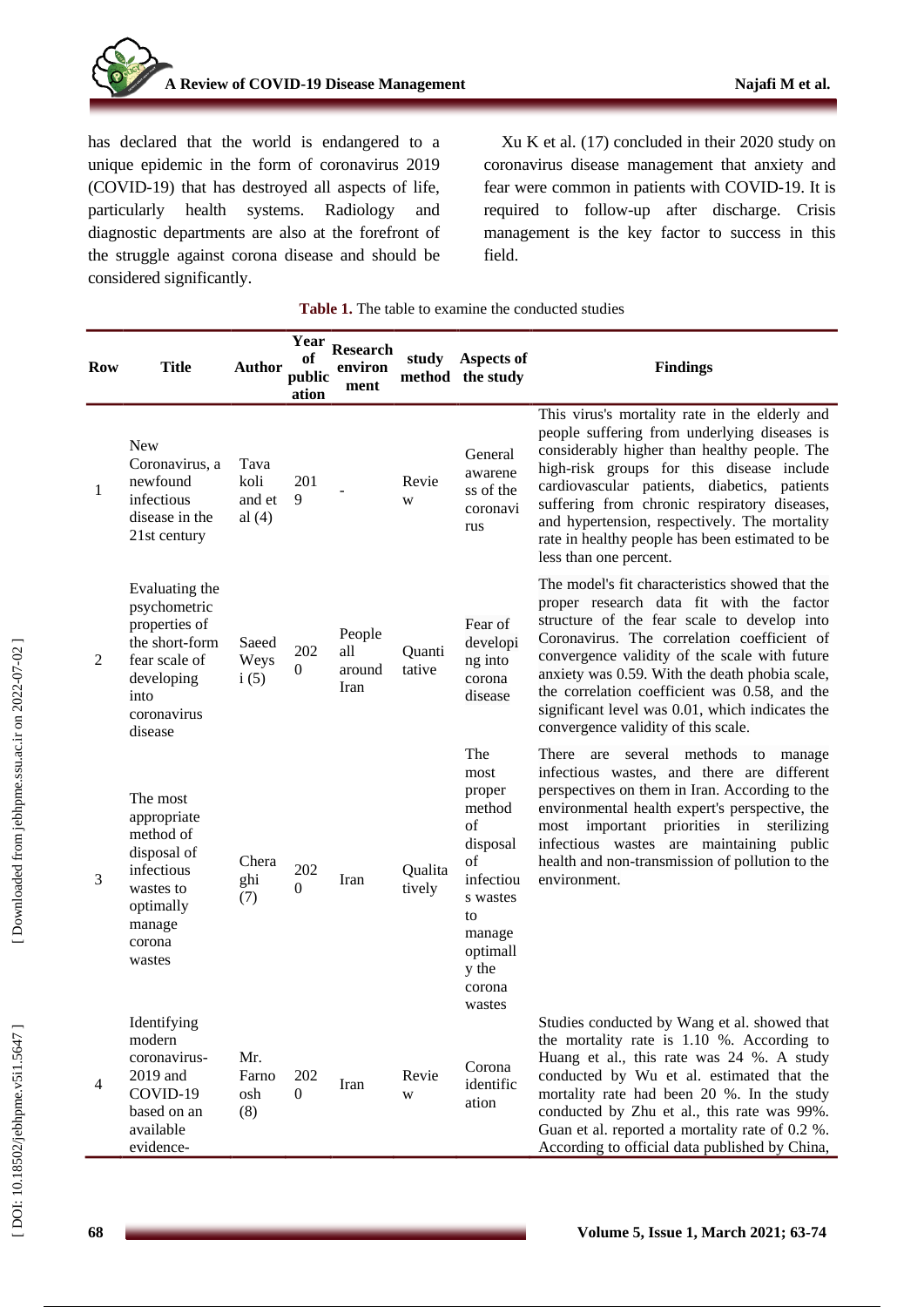

| <b>Row</b> | <b>Title</b>                                                                                           | <b>Author</b>                      | Year<br>оf<br>public<br>ation | <b>Research</b><br>environ<br>ment | study                   | Aspects of<br>method the study                                                                              | <b>Findings</b>                                                                                                                                                                                                                                                                                                                                                                        |
|------------|--------------------------------------------------------------------------------------------------------|------------------------------------|-------------------------------|------------------------------------|-------------------------|-------------------------------------------------------------------------------------------------------------|----------------------------------------------------------------------------------------------------------------------------------------------------------------------------------------------------------------------------------------------------------------------------------------------------------------------------------------------------------------------------------------|
|            | review study                                                                                           |                                    |                               |                                    |                         |                                                                                                             | the mortality rate of COVID-23 patients was<br>9.1 %, and this rate is 7.0 % according to the<br>published meta-analysis, this rate.                                                                                                                                                                                                                                                   |
| 5          | A summary of<br>coronavirus<br>disease and<br>what has been<br>known about<br>it.                      | Taher<br>i(9)                      | 202<br>$\Omega$               | Iran                               | Revie<br>W              | General<br>aspects<br>of<br>coronavi<br>rus<br>include<br>preventi<br>on,<br>prevalen<br>ce, and<br>control | Causes of the incubation period's prevalence<br>and the way it occurs are more critical in high-<br>risk individuals.<br>There is no definite cure yet.                                                                                                                                                                                                                                |
| 6          | Distributing<br>the wrong<br>information in<br>the global<br>corona crisis                             | Zare<br>Gavg<br>ani (<br>10)       | 202<br>$\Omega$               | Iran                               | Revie<br>W              | Corona<br>rumors                                                                                            | The crisis has been started in China; the<br>prevalence of corona in Iran is growing, Iran<br>and Italy have the highest death rates after<br>China.                                                                                                                                                                                                                                   |
| 7          | COVID-19<br>disease crisis<br>management:<br>Reengineering<br>the Health<br>Services<br>System in Iran | Ali<br>Mahe<br>r(11)               | 202<br>$\Omega$               | Iran                               | Revie<br>W              | Crisis<br>Manage<br>ment                                                                                    | The COVID-19 disease crisis, led to forming a<br>new system called the health/Salamat system<br>from the existing infrastructures hospital HIS,<br>etc., to communicate the first, second, and<br>third levels.                                                                                                                                                                        |
| 8          | A new decade<br>with Corona                                                                            | Perlm<br>an<br>Stanl<br>ey<br>(12) | 202<br>$\Omega$               | China                              | Revie<br>W              | Corona<br>state                                                                                             | During the first 2 months of the current<br>outbreak, COVID-19 was spread quickly<br>throughout China, caused differing degrees of<br>disease. Patients were frequently referred to<br>without fever, and many had no abnormal<br>radiological findings.                                                                                                                               |
| 9          | Cases of<br>SARS-CoV-2<br>virus in<br>Wuhan, China                                                     | Shen<br>N<br>(13)                  | 202<br>$\Omega$               | Wuhan                              | Cross<br>section        | Infected<br>cases                                                                                           | The shortness of virus management and<br>control can cause to spread this virus quickly<br>in homeless shelters. Rapid interventions,<br>testing<br>and<br>including<br>isolation,<br>are<br>fundamental to identify cases and minimize<br>transmission.<br><b>CDC</b><br>The<br>suggests<br>that<br>homeless service providers should<br>apply<br>suitable infection control manners. |
| 10         | Examining the<br>features of the<br>coronavirus in<br>China in 2020                                    | Wei-<br>jie<br>(14)                | 202<br>$\Omega$               | Wuhan                              | Cross-<br>section<br>al | Virus<br>features                                                                                           | All populations are susceptible to COVID-19<br>infection, and old age and being elderly are<br>major risk factors. Increasing the number of<br>tests can significantly improve the diagnosis,<br>except in people suffering from pneumonia.                                                                                                                                            |
| 11         | Examining<br>acute<br>coronavirus<br>infection in<br>2020                                              | Buon<br>se<br>nso D<br>(15)        | 202<br>$\Omega$               | Wuhan                              | Cross-<br>section<br>al | Acute<br>coronavi<br>rus<br>infection                                                                       | Healthy nutrition and balance in the diet,<br>regular exercise (preferably indoors such as<br>using<br>treadmill,<br>roping,<br>balanced<br>$\mathbf{a}$<br>weightlifting or hiking in the yard), adequate<br>sleep and rest, and ultimately not utilizing                                                                                                                             |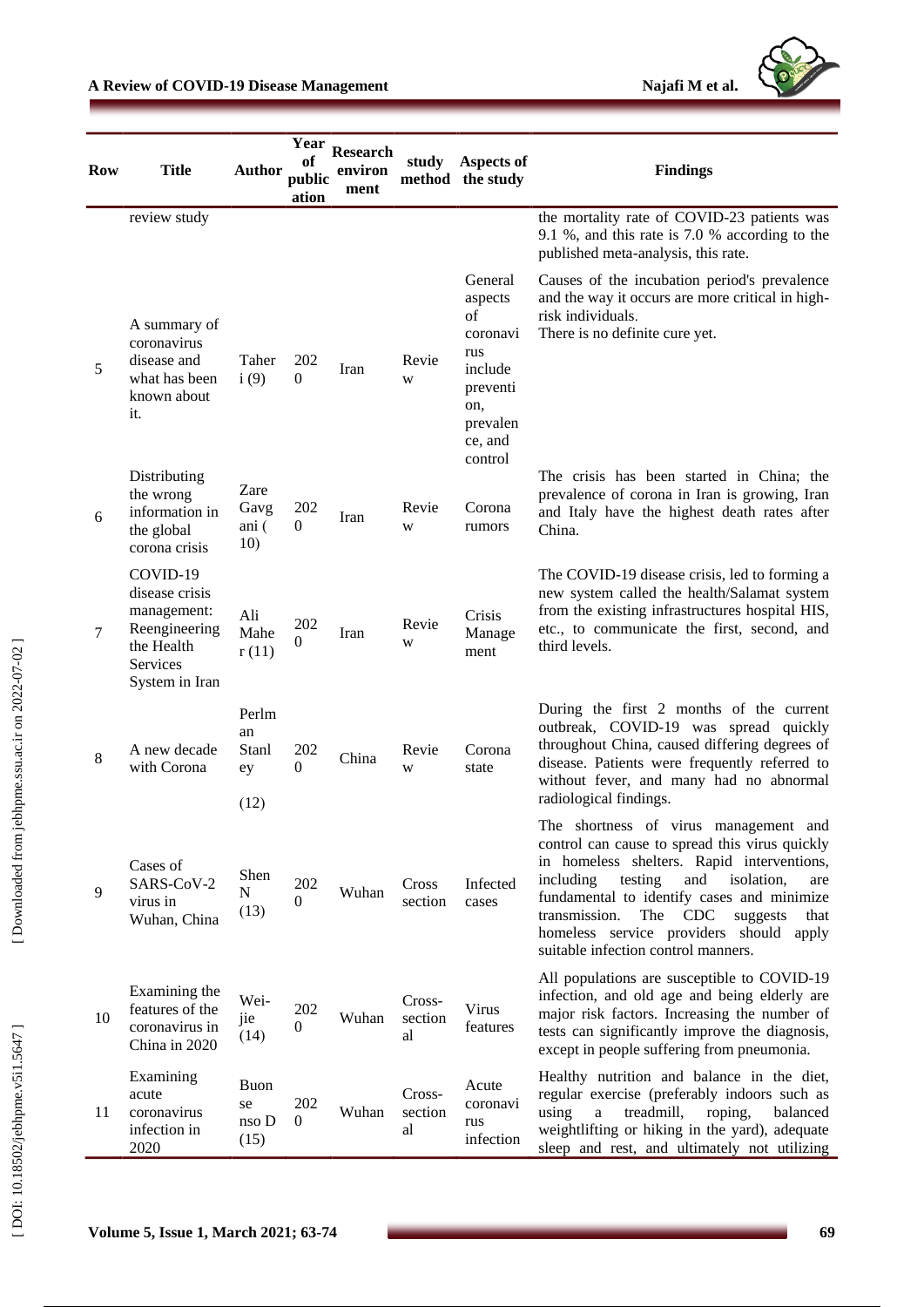| <b>Row</b> | <b>Title</b>                                                     | <b>Author</b>     | Year<br>of<br>public<br>ation | <b>Research</b><br>environ<br>ment | study                   | <b>Aspects of</b><br>method the study        | <b>Findings</b>                                                                                                                                                                                                                                                                                                                                                                                                                          |
|------------|------------------------------------------------------------------|-------------------|-------------------------------|------------------------------------|-------------------------|----------------------------------------------|------------------------------------------------------------------------------------------------------------------------------------------------------------------------------------------------------------------------------------------------------------------------------------------------------------------------------------------------------------------------------------------------------------------------------------------|
|            |                                                                  |                   |                               |                                    |                         |                                              | drugs or alcohol are the most important ways<br>to care the body. Stress control is another<br>significant solution.                                                                                                                                                                                                                                                                                                                     |
| 12         | Examining the<br>genetic<br>sequencing of<br>COVID-19<br>disease | Zhao<br>Y<br>(16) | 202<br>$\Omega$               | China                              | Cross-<br>section<br>al | Genetic<br>sequenci<br>ng                    | The world is confronting an unusual epidemic<br>in the form of coronavirus 2019 (COVID-19),<br>which has destroyed all aspects of life,<br>principally health systems. In particular,<br>radiology services have been at risk that<br>affected many patients, unless serious efforts<br>are made to control and reduce the virus.                                                                                                        |
| 13         | Coronavirus<br>disease<br>management<br>in 2020                  | Xu K<br>(17)      | 202<br>$\Omega$               | China                              | Cross-<br>section<br>al | Coronav<br>irus<br>disease<br>manage<br>ment | Anxiety and fear were common in patients<br>with COVID-19. Accordingly, dynamic<br>assessment and warning for the psychological<br>crises have been provided. Treatment was also<br>used to promote disease rehabilitation in<br>traditional Chinese medicine. The nursing<br>process was optimized for critical patients,<br>and their rehabilitation was improved. It is<br>essential to follow-up on the patients after<br>discharge. |

### **Discussion**

According to conducted studies, the COVID -19 virus has been distinguished as a global epidemic in the new decade, which is transmitted through the respiratory tract. The virus has infected virtually all countries in less than a month. People who developed into the disease with symptoms of cough, shortness of breath, fever, and ague were quarantined to prevent the spread of the virus, but the most important carriers of the disease were the asymptomatic patients who were in the incubation period. Consequently, the countries engaged with this disease asked all their people to quarantine themselves at home and stop face -to -face contact with each other. In fact, to state more clearly, human societies, including streets, shops, businesses, etc., must all be closed and shut down until the corona disease is definitely controlled or cured. It is a more satisfying way that government provide remote health care services to diagnose and treat the disease for people according to the fast spread of the coronavirus, the absence of definitive treatment, and the absence of sufficient quarantine infrastructure for affected patients. Crises let all society populations possess a

common goal in a coordinated movement and follow common values: disease prevention and control. In other words, crises cause to emerge a new meaning in the individual's social life that has not been before or has been very low (9, 10, 12).

According to the COVID -19 crisis in the world, the countries engaged with this crisis have attempted to provide better health services to the people and made important management decisions to control the new coronavirus (11). Since the COVID -19 epidemic may be the most devastating global challenge and threat in recent history, timely, suitable, and cost -effective policies and measures should be taken to control and decrease its deadly consequences. Additionally, the consequences of the disease during an epidemic such as fear, anxiety, obsession and physical and mental injuries induced by the disease for children, destruction of social interactions, etc. should also be recognized along with this epidemic (11)

One of the problems in the United States and other countries is the low number of personal protective equipment to manage COVID -19 crisis because protective equipment is currently used every day by health care personnel to protect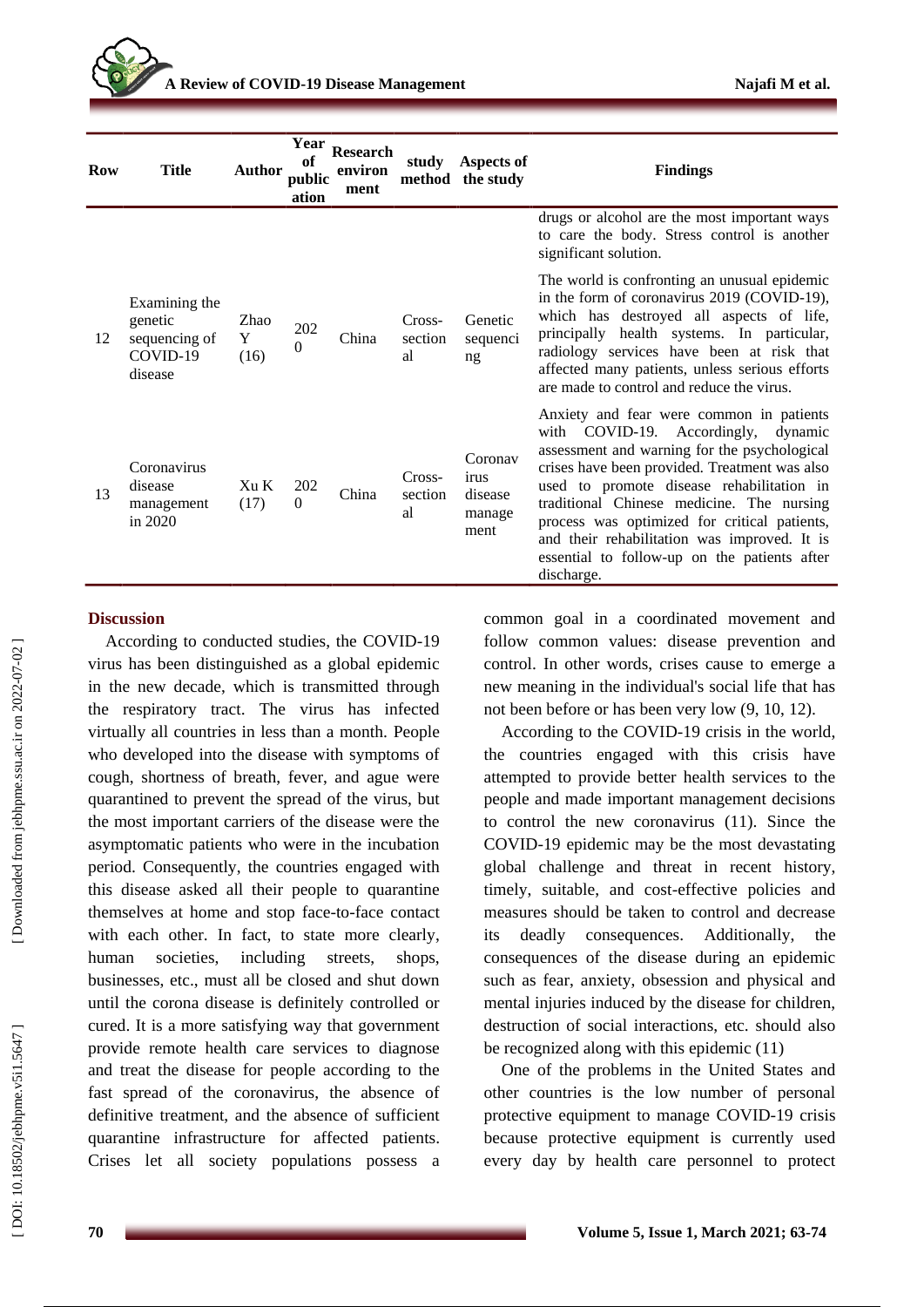themselves, patients, and others at the time of providing care. Strategies to optimize the application of protective equipment, train the application of personal protective equipment and proper methods to sterilize the surfaces should be given before patient care activities (18). Manufacturing companies and factories producing medical and therapeutic equipment and companies affiliated with the Ministry of Health increased producing the medical equipment and personal protection to several times the earlier production to satisfy the country's needs in Iran in the appearance of this crisis. Also, some non -governmental organizations automatically acted to provide masks and personal protective clothing. In Europe, crisis management has been acted based on the principles of instant separation of symptomatic or suspected individuals, prevention of gatherings, particularly indoors, observing the social distance, canceling the unnecessary travel, closing the schools and educational centers, care for the elderly, and children (19).

Anxiety is a common symptom in patients suffering from chronic respiratory disorders and can considerably reduce patients' quality of life. Anxiety includes physical cases in the form of measuring cases that can overlap with the symptoms of chronic respiratory disease and the side effects of medicines. Accordingly, it is significantly important to control anxiety and stress in the face of an epidemic of the disease (14, 16). The results of the study conducted by Shahed Hagh Ghadam et al (20) to conduct a review study on the consequences and psychological interventions in the COVID -19 pandemic determined that during the COVID -19 pandemic, negative psychological effects such as post -traumatic stress disorder, depression, anxiety, stress, sleep disorders, and anger were significantly raised in the treatment personnel and other people involved with COVID - 1 9 . Stressors include health anxiety, conspiracy theories, extended quarantine time, fear of disease transmission, frustration, fatigue, low protective equipment, inadequate information, financial loss, rumors, negative beliefs about vaccination, and syrup. Besides, the findings confirmed that the

online cognitive -behavioral therapy approach is effective at the time of the corona outbreak (20).

There are various measures to protect yourself and reduce stress, including avoiding watching, hearing, or reading repetitive news of corona disease through social media. It is stressful to hear the repeated news about the spread of this disease in Iran and the world and increases fears and worries. While we are in -home quarantine, it is significantly important to take care of your body with stress control. Relaxation techniques, deep conscious breathing, stretching exercises such as yoga are extremely suggested, and it is possible to achieve complete information about each of them by searching in browsers like Google. Additionally, healthy nutrition and providing a balance in diet, exercise regularly (preferably indoors, such as using a treadmill, roping, balanced weightlifting, or scudding in the yard), take enough sleep and rest, and ultimately avoid drugs or alcohol are the most important alternatives to take care of the body. It is more satisfying to spend your time on enjoyable activities, including reading books and novels, training a musical instrument, knitting and sewing. Conclusively, it helps us connect with people we trust through social media and talk about our concerns and emotions (21).

We should pay attention to another point in this paper that is the management of the COVID-19 epidemic crisis. The COVID -19 disease crisis was directed to form a new system called the Salamat System from existing infrastructures such as the Sepas System, Hospital HISs, the Sib System, etc., to communicate the first, second, and third levels. In such a way that after finding suspicious or infected people, if the person needs, a person should be in -home quarantine or referred to a comprehensive health center or hospital. Furthermore, it is possible to follow -up on the patient's treatment through this system, and it is recorded regularly. Hence, people who have been in contact with the patient are observed through the system and health care providers also record their information during contact with these people and, if needed, they will be referred to comprehensive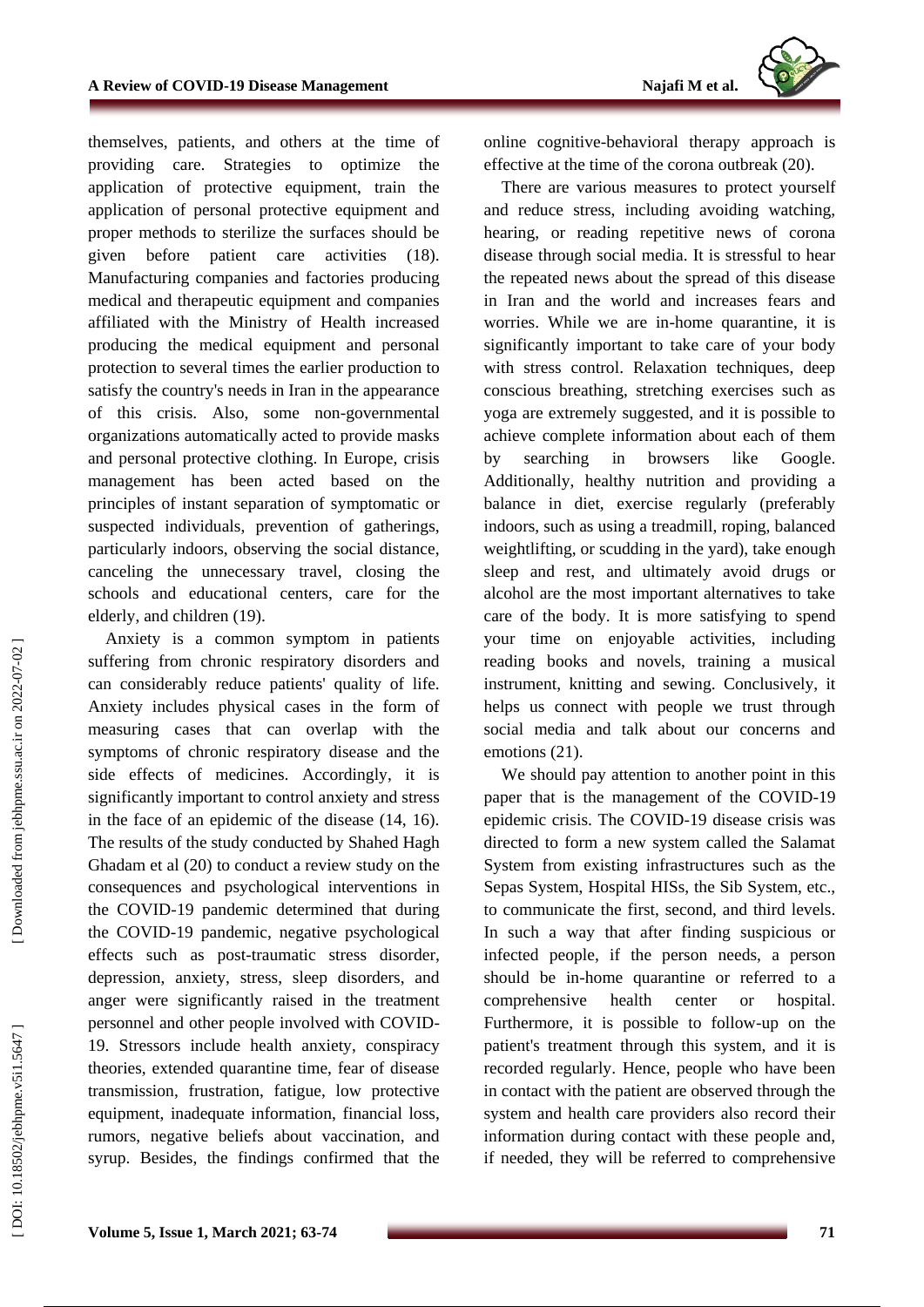health centers(first level) or general hospital(the second level) or specialized hospital(the third level), However, until now, it was not possible to follow the status of referral patients from level one to higher levels, and crisis management of COVID -19 disease caused to create a complete chain of referrals electronically in the Iranian health system. (11) The authors of this paper believe that the most remarkable point about the effect of COVID -19 in Iran is to turn the disease threat into an opportunity to create an integrated disease management system. In this way, diagnosing and following up the patient should be started from comprehensive health centers and actively through cyberspace (Iranian Health System) and telephone, and all cases are registered in their electronic files after referring the patient to the hospital and after discharge when transferring to the convalescent home. Meanwhile, all patients' files are accessible online, including all digital images, tests, and file sheets in twenty hospitals affiliated to Shahid Beheshti University of Medical Sciences (11). According to the growing number of patients with Covid -19 disease, the Ministry of Health of each country selects a person responsible for managing this crisis, which this information is recorded and presented every day by medical centers and intelligent health systems to make better and more appropriate decisions based on their number (22) . The findings obtained by other studies also show that the COVID -19 virus has a very high pandemic and is spreading quickly. There some important cases such as management strategy to control the disease, crisis management, control and prevention of virus transmission in high -risk places such as nursing homes, welfare centers, homeless care centers and among the elderly  $(11-13)$ .

Hospitals produce more waste because of the spread of the new coronavirus in recent months and many hospitals' visits. Growing concern has been produced since the disease is originated by a virus, which can live on surfaces for hours and is transmitted through contact with infected surfaces. The waste produced in the control and treatment of this disease is viewed as infectious waste because the tools utilized for people suffering from coronavirus can also transmit the virus. There are numerous methods to manage infectious wastes that there are different approaches to them in Iran. The most important priorities in sterilizing infectious waste from the environmental health expert's perspective are maintaining public health and not transmitting pollution to environmental elements. Hygienic aspects are the most significant priority in the management of infectious waste. Consequently, the most suitable methods to sterilize this type of waste are autoclave and microwave. It is not suggested to apply waste incinerators and landfills to manage and purify infectious waste. (7)

## **Conclusion**

It is significant to collect studies in this regard due to the epidemic prevalence of corona in the world and in Iran. Issues such as electronic health and telemedicine and electronic records and management issues such as those mentioned have been considered important in this crisis. There are some significant cases to control the disease, such as management issues and the capacity to control the situations in times of crisis and move to the disease's peak. Emphasis on observing the principles of personal protective equipment, observing the quarantine principles, proper disposal of infectious wastes, and applying the entertainment to reduce stress in individuals are among the fundamental principles to manage the coronavirus pandemic.

We had difficulty searching the papers in this field due to the Internet's slowness and the absence of access to the full PDF, and consequently, the studies' scope was decreased.

## **Acknowledgments**

We would like to appreciate the experts and professors who helped us to identify original articles and keywords.

## **Conflict of interests**

The authors declared no conflict of interests in this study.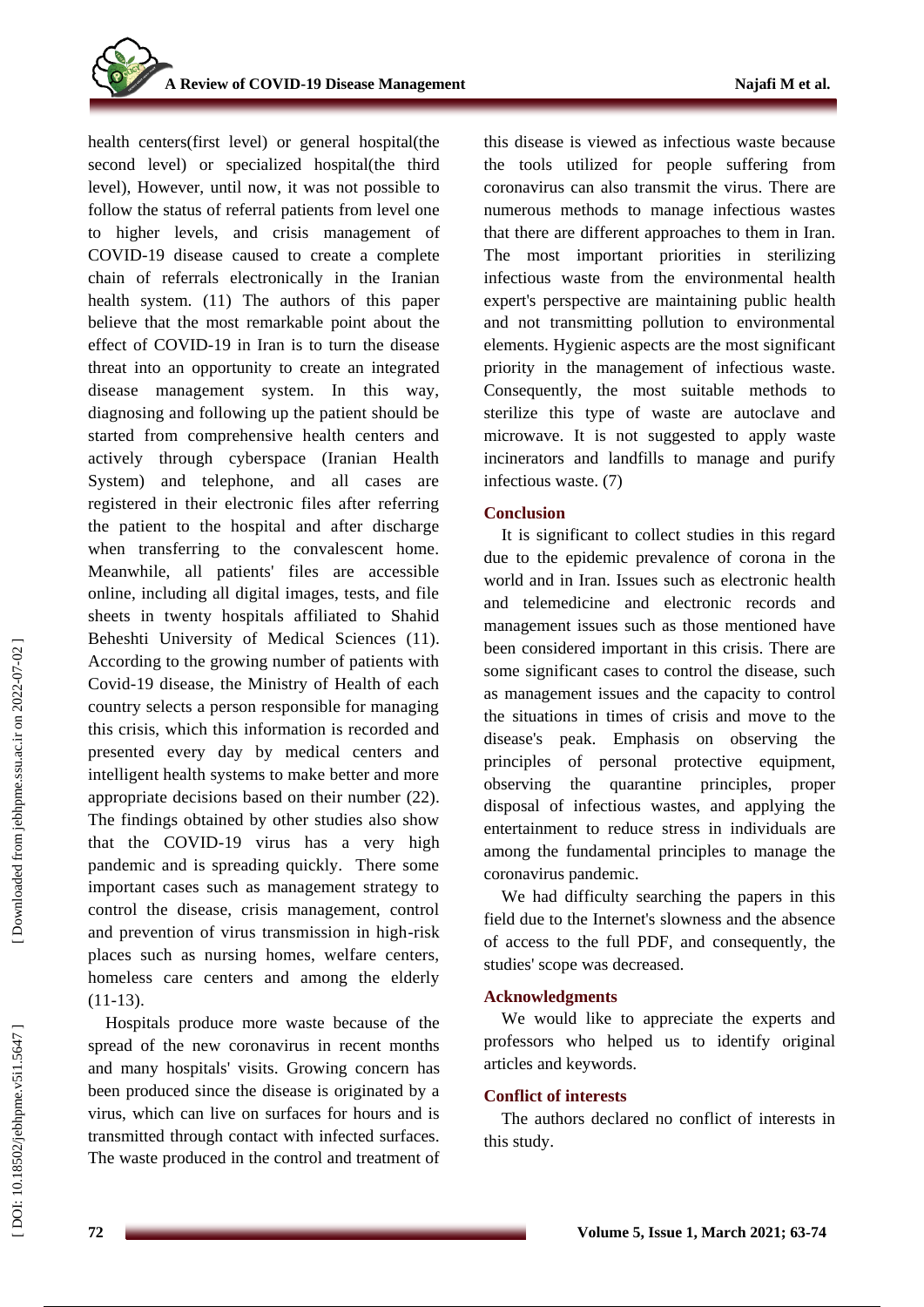

#### **Authors' contributions**

Najafi M and Ghorbani A designed research; Najafi M and Rajaee R designed the research; Najafi M, Rajaee R and Baghian N collected data; Rajaee R, Baghian N, Jamal Mohammadi A, Pouragha B and Nazari M analyzed data; Rajaee R and Ashrafi E wrote manuscript. All authors read and approved the final manuscript.

### **Funding**

No financial assistance was received from anywher e .

#### **References**

- 1. Gorbalenya AE, Baker SC, Baric R, Groot RJd, Drosten C, Gulyaeva AA, et al. Severe acute respiratory syndrome -related coronavirus: The species and its viruses –a statement of the Coronavirus Study Group. 2020.
- 2 . Amiri P. The Role of Electronic Health at the Beginning of the Corona Crisis: Systematic Review of Documents. Journal of Health and Biomedical Informatic. 2019; 6(4): 367.
- 3 . Adhikari S, Meng S, Wu Y, Mao Y, Ye R, Wang Q. Novel Coronavirus during the early outbreak period: Epidemiology, causes, clinical manifestation and diagnosis, prevention and control. Infect Dis Poverty [Internet]. 2020; 9(29): 1 -12.
- 4 . Keshavarz M, Tavakoli A, Zanganeh S, Mousavi MJ, Vahdat K, Mahmudpour M, et al. Clinical, Laboratory, and Imaging Features of 148 Patients with COVID -19 in Bushehr: A Report from the South of Iran. medRxiv. 2020.
- 5 . Arksey H, O'Malley L. Scoping studies: towards a methodological framework. International Journal of Social Research Methodology. 2005; 8(1): 19 -32.
- 6 . Weiss Saeed IS, Behrooz Behzad, Imani Sarina. Assessment of Psychometric Characteristics of Short Scale Fear of Coronavirus (Covid -19). Journal of New Advances in Behavioral Sciences. 2020; 5(42): 1 -10.
- 7 . Cheraghi M. The most suitable method of disposing of infectious waste in order to

optimally manage corona waste. Journal of Applied Studies in Management and Development Sciences. 2020; 5(1): 1 -6.

- 8 . Farnoosh G, Alishiri G, Hosseini Zijoud SR, Dorostkar R, Jalali Farahani A. Understanding the Severe Acute Respiratory Syndrome Coronavirus 2 (SARS -CoV -2) and Coronavirus Disease (COVID -19) Based on Available Evidence -A Narrative Review. J Mil Med. 2020; 22(1): 1 -11.
- 9 . Taheri S. A Review on Coronavirus Disease (COVID -19) and What is Known about it. Depiction of Health. 2020; 11(1): 87 -93.
- 10 . Zarea Gavgani V. Infodemic in the Global Coronavirus Crisis. Depiction of Health 2020;  $11(1): 1-5.$
- 11 . Maher A, Malmir R, Toghyani R, Safari MS. Covid Illness Crisis Management 19: Reengineering the Health Services System in Iran. Scientific Journal of the Medical System Organization of the Islamic Republic of Iran. 2020; 38(1): 11 -8.
- 12 . Perlman S. Another decade, another coronavirus. Mass Medical Soc; 2020.
- 13 . Shen N, Zhu Y, Wang X, Peng J, Liu W, Wang F, et al. Characteristics and diagnosis rate of 5630 subjects receiving SARS -CoV -2 nucleic acid tests from Wuhan, China. JCI insight. 2020; 5(10).
- 14 . Guan W -j, Ni Z -y, Hu Y, Liang W -h, Ou C -q, He J -x, et al. Clinical characteristics of coronavirus disease 2019 in China. New England Journal of Medicine. 2020; 382(18): 1708 -20.
- 15 . Buonsenso D, Costa S, Sanguinetti M, Cattani P, Posteraro B, Marchetti S, et al. Neonatal late onset infection with severe acute respiratory syndrome coronavirus 2. American Journal of Perinatology. 2020; 37(8): 869.
- 16 . Zhao Y, Zhao Z, Wang Y, Zhou Y, Ma Y, Zuo W. Single -cell RNA expression profiling of ACE2, the putative receptor of Wuhan 2019 nCov. BioRxiv. 2020.
- 17 . Xu K, Cai H, Shen Y, Ni Q, Chen Y, Hu S, et al. Management of corona virus disease -19 (COVID -19): the Zhejiang experience. Journal of